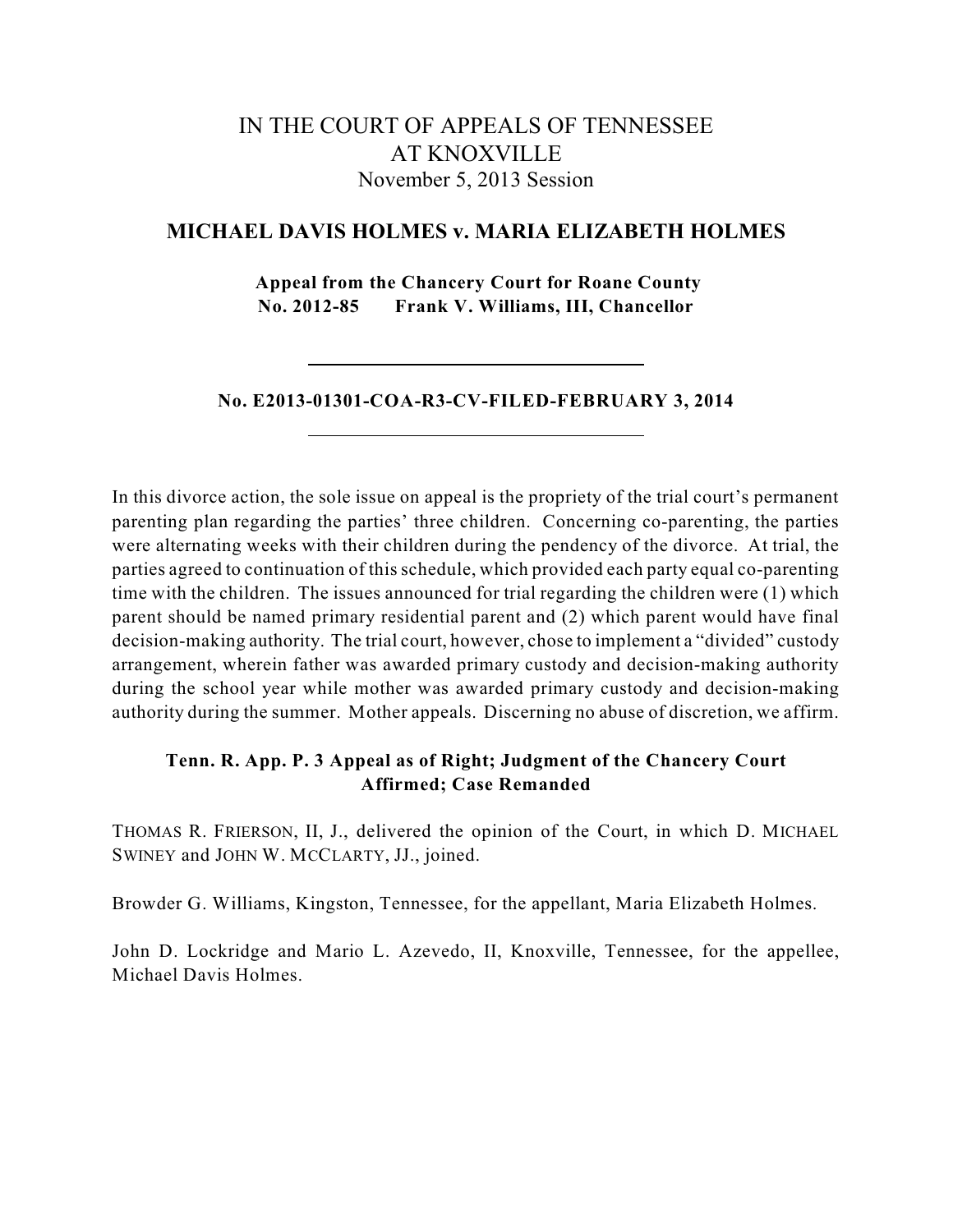#### **OPINION**

#### I. Factual and Procedural Background

The parties to this action, Michael Davis Holmes ("Father") and Maria Elizabeth Holmes ("Mother"), were married for thirteen years. Three children were born of the marriage: Mica, now age ten; Quillen, now age five; and Keller, now age four ("the Children"). The Children have resided with the parties in the same neighborhood in Harriman throughout their lives. The parties separated in April 2012, with Mother and the Children remaining in the marital residence and Father relocating down the street to a rental home owned by the parties.

For the first few months of the parties' separation, the Children resided primarily with Mother and spent co-parenting time with Father. In the summer of 2012, the parties embarked upon a new co-parenting residential schedule wherein the Children spent alternating weeks with each parent. This arrangement continued up to the date of trial, although no formal agreement or order was entered memorializing this co-parenting schedule. When the trial commenced, each party's attorney represented that the parties were in agreement regarding continuation of the alternate-week schedule. Therefore, as regarding the Children, the only issues presented for trial were (1) which parent would be named primary residential parent and (2) which parent would maintain ultimate decision-making authority.

Dr. Robert Wahler was retained to perform a custody evaluation in this cause. Dr. Wahler reported that the parties' current alternate-week arrangement was successful in that the Children were happy, mentally healthy, and well adjusted. He also explained, however, that the parties were "deadlocked" in their opinions regarding certain issues and that neither party was willing to compromise. Dr. Wahler recommended continuation of the current coparenting schedule despite the parents' inability to agree.

During Dr. Wahler's testimony regarding the parenting plan, the following exchange took place between Dr. Wahler and Father's counsel:

Mr. Lockridge: It's been agreed, Doctor, that it's going to be a continuing fifty/fifty. But there are certain places in the parenting plan – we have somebody to be in charge of educational decisions, somebody to be in charge of religious decisions, somebody to be in charge of medical decisions, and a residential parent. Do you have any recommendations?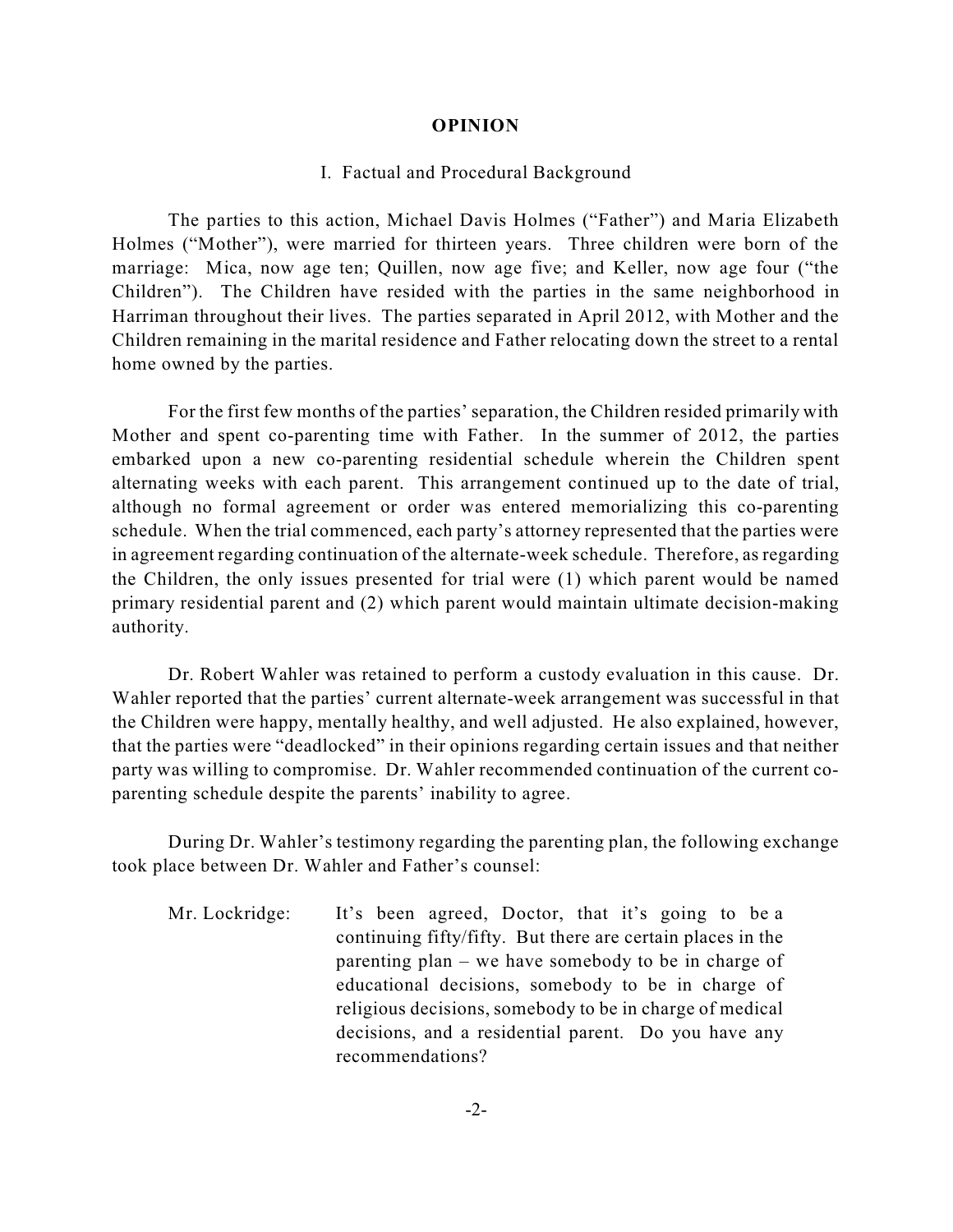Dr. Wahler: Well, that was the last thing I covered in my report. I'm afraid I can't be of much help there, because my primary thought is that these two parents, who excel in their parenting tasks, have got to find a way to become partners in decision-making. They both want the best for their children, but they have this incredible difficulty in joint productive communication. So, by [and] large, that's the name of the problem, is that they seem unable to have discourse that would lead to decision-making that both of them could accept.

> Now, maybe things could become more pliable. But I also indicated in my report I do not want to appoint or should there be appointed a parent who has primary decision-making power, because I'm afraid that would just exacerbate the problems that these parents have with one another.

> There needs to be some way to do this. I can't imagine how it's going to work, though, because they've been in marital therapy. Nothing seems to have generated any semblance of what I would call cooperative discussions with regard to these issues of decision-making.

Dr. Wahler also opined that the Children needed continuity and predictability, such that a disruption of Mica's school or Quillen's neighborhood and friends was not recommended. In summary, Dr. Wahler recommended that the parents continue to share parenting responsibility, but he acknowledged that they did not agree about "really anything" and anticipated that there could be problems stemming from their lack of cooperation in the future.

Father and Mother each filed proposed parenting plans that incorporated the alternateweek schedule, essentially affording each party equal time with the Children. Father's plan, however, named him as primary residential parent and granted him final decision-making authority. Conversely, Mother's plan designated her as primary residential parent, providing her final decision-making authority. While testifying, both parties affirmed agreement with the alternate-week schedule. Additionally, Father testified that he wanted the Children to be able to attend his church as much as possible and wanted the Children to remain in their current neighborhood and school. Mother, for her part, wished to relocate from Harriman and felt that the Oak Ridge school system had better schools and opportunities for the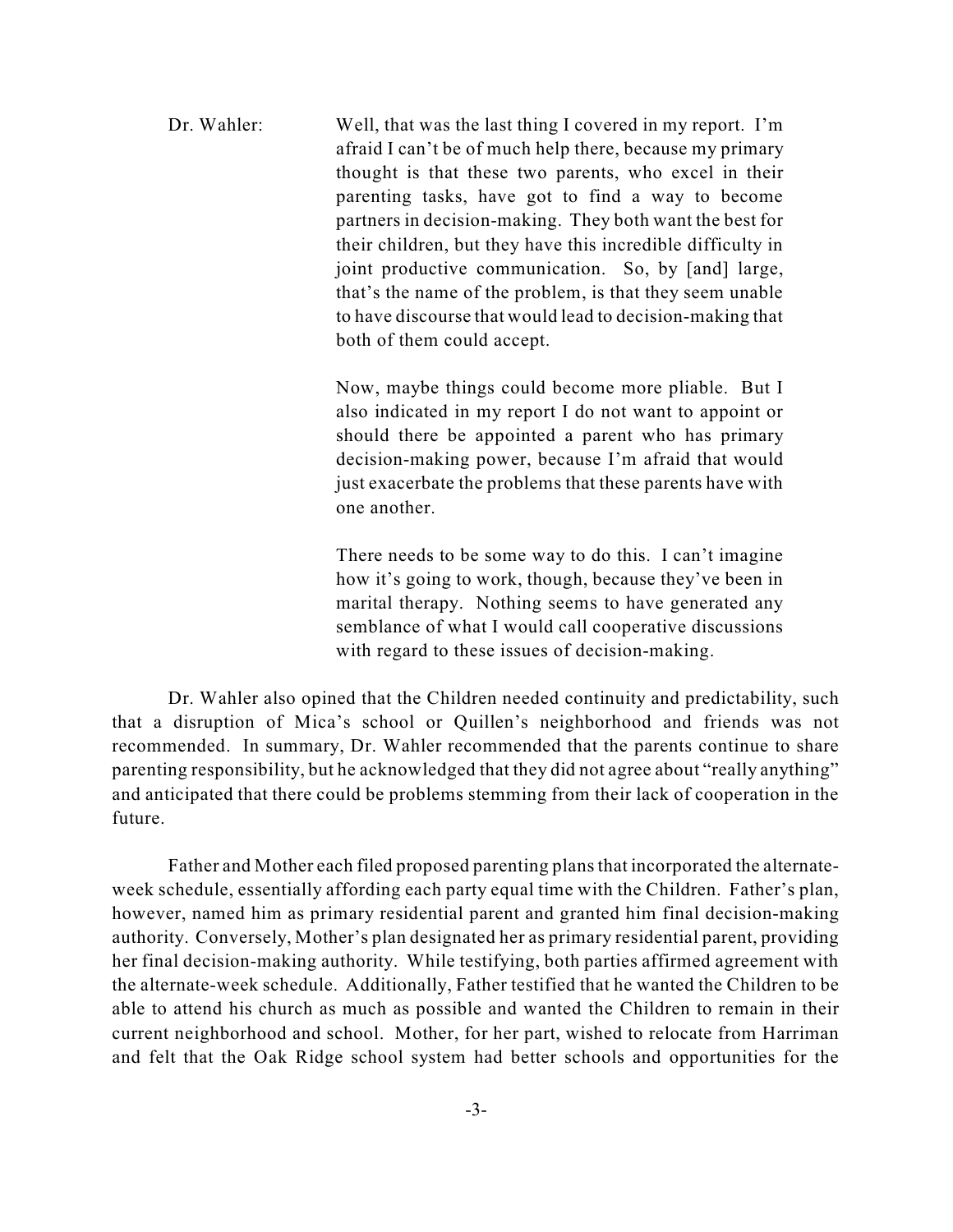Children. As she explained, Oak Ridge was also closer to her place of employment. She had no immediate plans to move, however, and stated that she was looking at houses in several different neighboring communities.

At the conclusion of the proof, the trial court ruled from the bench, stating in pertinent part:

Well, I was impressed with Dr. Wahler, truthfully. I thought he was somebody who had taken an objective look at not only the children, but both parents, and that his testimony was persuasive with the exception that  $\Gamma m$  – I'm having a little difficulty seeing how the present situation of week on week off over the long-term is a workable solution.

But there's another way of looking at this thing. I mean, it's something that I've done several times in the past in situations like this where you have husbands and wives that can't get along, that fight like dogs, and a divorce seems inevitable, but are individually good parents. And I think that's what we've got here, and that's the way that I'm looking at both of them.

But I think there's a way to deal with it other than a week on and a week off, and that is to have what I used to call split custody. And that is to have one parent have custody during the school year and the other parent to have custody during the summer months, and to have each of them have the decision making authority during that part of the year in which they have primary custody.

And so what I think ought to happen is that the dad ought to keep them during the school year and the mom ought to keep them during the summer months, and each of them would be the primary parent, residential parent, during their part of the year.

Now, during the time that the father is the primary residential parent, during the school year, the mom would have first and third weekends of every month.

During the summer, when the mom is the primary residential parent, the dad would have the first and third weekends of every month.

. . .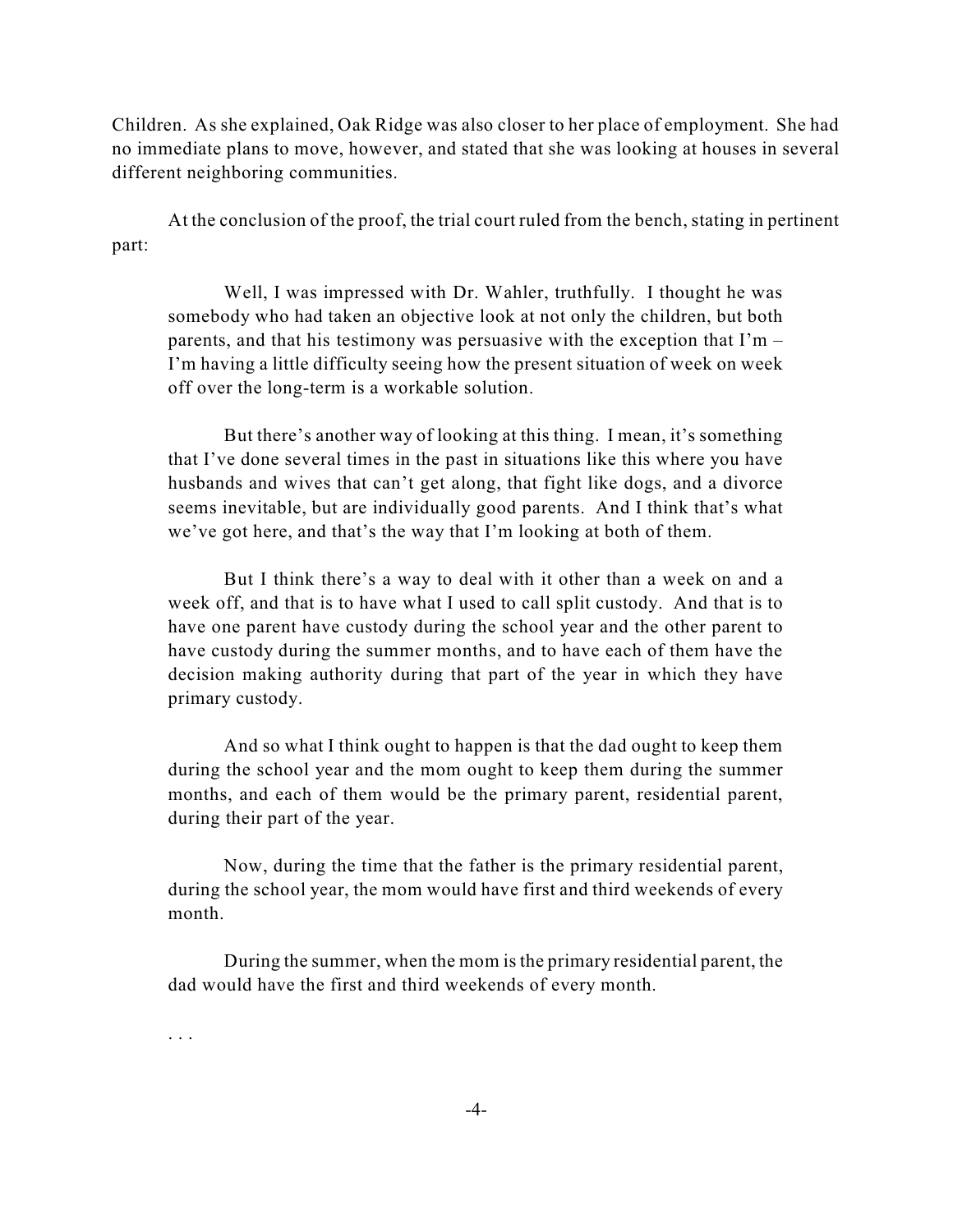And there's no reason why we can't get close to an equal number of days. And I think, in that regard, I'm not so much concerned about exact equality, as I am the children having some sort of continuity of contact with each of the parents and to grow up knowing and being close to their mother and their father. And so exact equality is not a real issue for me.

The trial court entered an order establishing Father as primary residential parent during the school year with Mother to enjoy co-parenting on the first and third weekends of every month during the school year. The order further stated that Mother would be primary residential parent during the summer with Father enjoying co-parenting on the first and third weekends of every month during the respective period.

Mother subsequently filed a motion seeking alteration of the trial court's judgment. Mother asserted in the motion that the parties had proposed an alternate-week schedule for co-parenting and that Dr. Wahler recommended this schedule as in the best interest of the Children. Mother argued that Tennessee Code Annotated  $\S 36-6-101(a)(2)(A)(i)$  provides that when the parties have agreed in open court to joint custody, there is a presumption that joint custody is in the best interest of the children unless the court finds clear and convincing evidence to the contrary. Mother posited that because no evidence was offered that a joint custody arrangement was not in the Children's best interest, the court erred in failing to award joint custody.

Relative to the motion, the trial court conducted a hearing on April 26, 2013, ruling in pertinent part:

There are a number of things in this case that – that I would have to find, had been shown to me and that appeared to be incontrovertible proof beyond – by clear and convincing proof. And that is exactly what the two lawyers have said here, and that is that these two former spouses can't get along with one another. They can hardly communicate if they do need to communicate, and that – this is not good for the children.

And with regard to the week on and week off arrangement, it may have been what they had been doing, but I certainly have never made any determination about that prior to the date of trial. And while the parties may have – not have been anticipating what I did, it's something that I have done in a number of other cases throughout the past 28 years.

. . .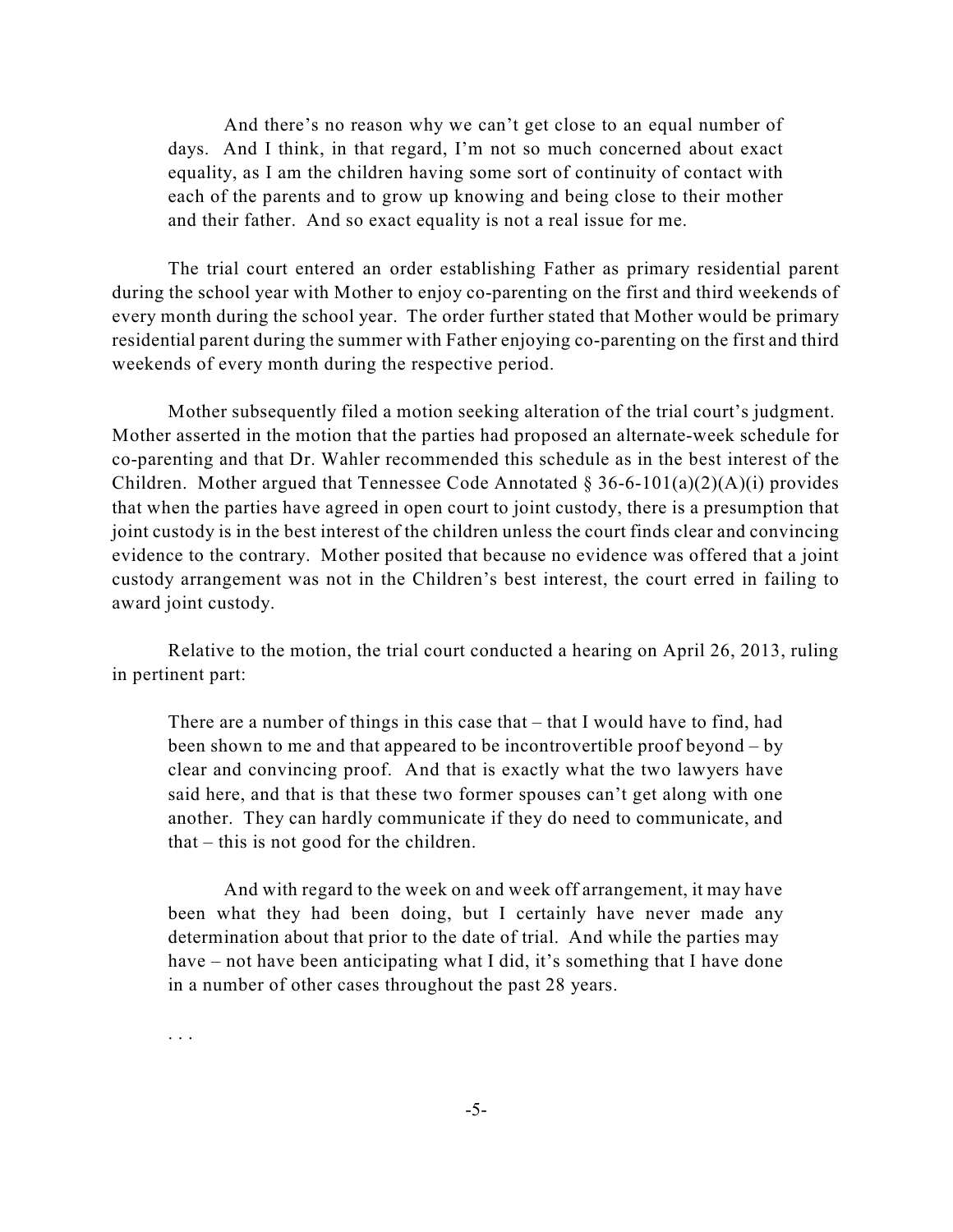And what I'm saying, then, in this case, that in so far as the children are concerned, given the high state of animosity between the parents, that in this case, it's better not to have the week on and the week off, but to split it up between the summer months and the school months.

And then to try to make up some of that, by giving the mom more time during the school year by adding the fall break, and the spring break, after Christmas break. And I would add to that, that if there – there are some months that have five weekends as opposed to just four. So that I would add that in those months where there are five Saturdays, that the mom gets three of those. And so that she would get an additional weekend on those – on those months.

And I find that in this case, that that seemed to me to be the only way to go to minimize the impact, not only on the children, but to keep down as much as possible the conflict between this father and this mother, who would then have parenting decisions somehow divided between them during the entire 365 days a year by giving one parent all of the parenting decisions during one part of the year, mainly the summer, and one parent all the parenting decisions during the other part of the year, that is the school year. And that  $way -$ 

There were some – I forget now about the religious differences. But there were some religious differences here. Where is the – where are the children going to go to school or church? Well, the way you handle that is to let the parent that has parenting during the summer make those decisions, and the parent that has the parenting during the school year make those decisions. And that seems eminently reasonable to me.

There doesn't seem to be any chance for confusions, or conflict, or argument between the parties over those issues when you divide it up that way. Otherwise, if they both have joint custody throughout the entire 365 days of the year, then you've got to find some other way, so that each of them has some influence over the children during the entire year. And so I don't  $-1$ don't see anything detrimental about – about this.

The business about the ability of the mom, who would be  $-1$  believe Mr. Williams said 20 miles away, living 20 miles away in Oak Ridge, when the children are going to be going to school in Harriman, that that would be an extremely long drive from her home to the children's school in the morning,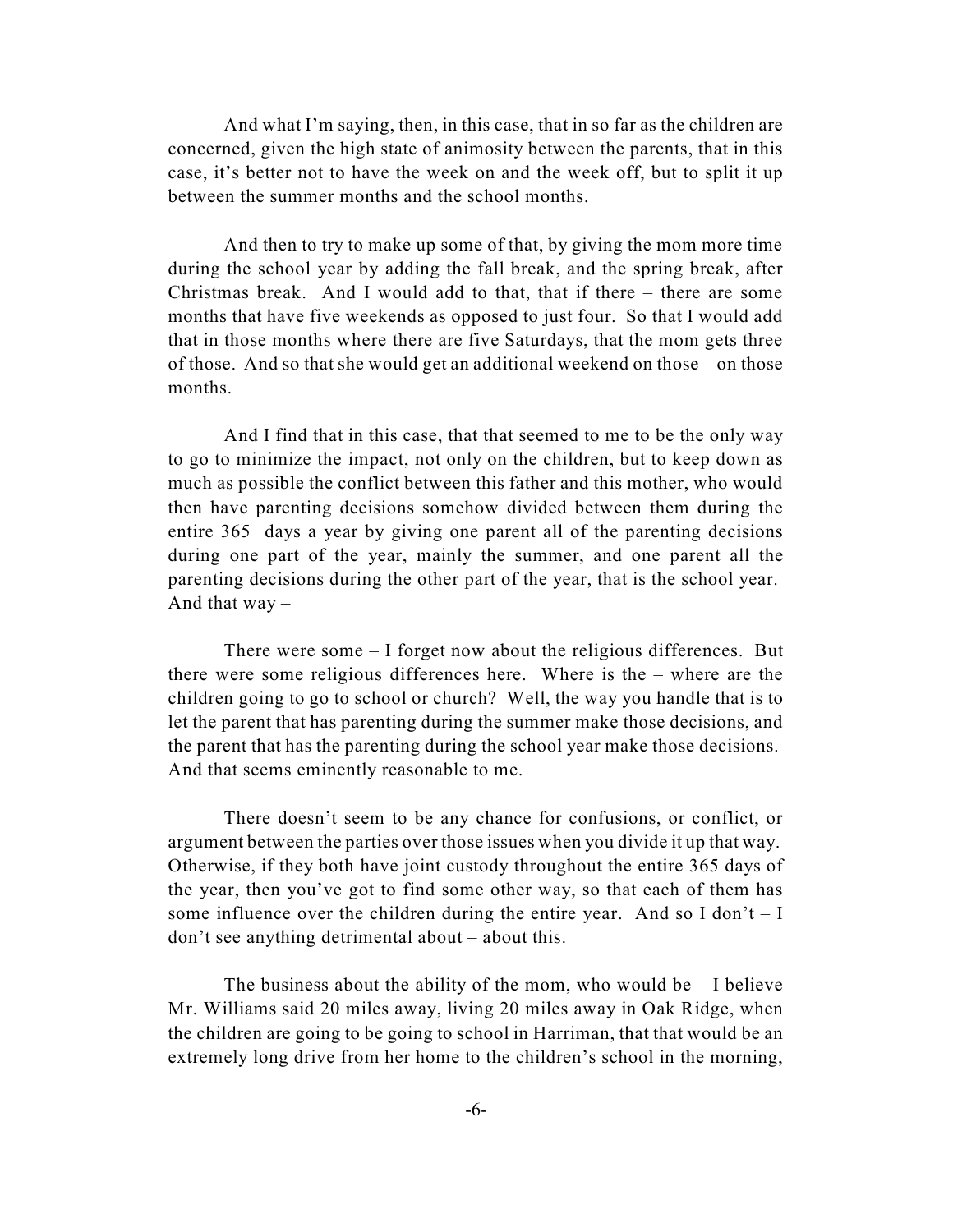and then in the afternoon from the school back to her home in Oak Ridge during the school year. And that – that, again, is something that to spend that much time on the road, and back roads at that, would – would be something, if possible, that – that would be good to avoid.

And so it's – this takes into account geography. It takes into account personalities. It takes into account a lot of issues that these parties have between themselves.

. . .

And, again, with regards to the  $-$  the school  $-$  all this testimony about the superiority of the Oak Ridge school systems, I just didn't accept that as the real reason that I was being given for why the mother . . . . I thought that the mom wanted to get herself and the children away from the – the husband. And so that was my impression.

The trial court entered an order denying the motion seeking to alter or amend the judgment, except the court did grant Mother co-parenting during the fifth weekend in those months when Father is the primary residential parent and there are five weekends in the month. The trial court certified the order to be a final judgment pursuant to Rule 54.02 of the Tennessee Rules of Civil Procedure. The court also entered a permanent parenting plan memorializing its ruling, which ultimately awards Father 248 days annually and Mother 117 days annually with the Children. Mother timely appealed.

### II. Issue Presented

Mother presents a single issue for this Court's review:

Whether the trial court erred in fashioning the permanent parenting plan order by failing to adopt the residential schedule that was agreed upon by the parents and supported by expert testimony.

### III. Standard of Review

This Court employs an abuse of discretion standard of review applicable to a trial court's determination of an appropriate parenting plan. "[C]ustody and visitation arrangements are among the most important decisions confronting a trial court in a divorce case. The needs of the children are paramount; while the desires of the parents are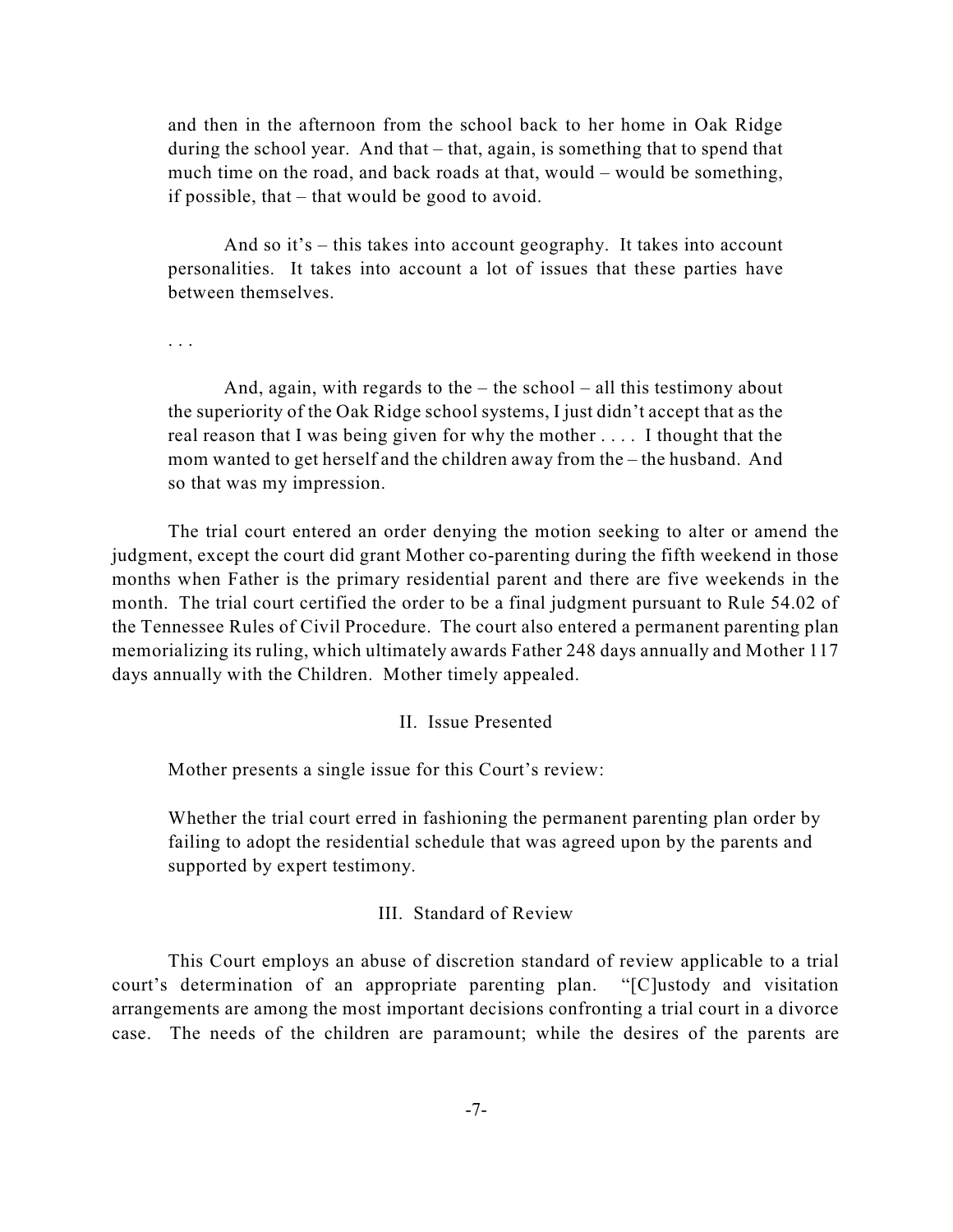secondary." *Gaskill v. Gaskill*, 936 S.W.2d 626, 630 (Tenn. Ct. App. 1996). As this Court stated in *Gaskill*:

Custody and visitation determinations often hinge on subtle factors, including the parents' demeanor and credibility during the divorce proceedings themselves. Accordingly, appellate courts are reluctant to second-guess a trial court's decisions. Trial courts must be able to exercise broad discretion in these matters, but they still must base their decisions on the proof and upon the appropriate application of the applicable principles of law.

*Id*. at 631. Further, our Supreme Court has stated:

It is not the function of appellate courts to tweak a visitation order in the hopes of achieving a more reasonable result than the trial court. Appellate courts correct errors. When no error in the trial court's ruling is evident from the record, the trial court's ruling must stand. This maxim has special significance in cases reviewed under the abuse of discretion standard. The abuse of discretion standard recognizes that the trial court is in a better position than the appellate court to make certain judgments. The abuse of discretion standard does not require a trial court to render an ideal order, even in matters involving visitation, to withstand reversal. Reversalshould not resultsimply because the appellate court found a "better" resolution. An abuse of discretion can be found only when the trial court's ruling falls outside the spectrum of rulings that might reasonably result from an application of the correct legal standards to the evidence found in the record.

*Eldridge v. Eldridge*, 42 S.W.3d 82, 88 (Tenn. 2001) (internal citations omitted).

### IV. Appropriate Parenting Plan

Mother contends that the trial court should have implemented the parties' agreement regarding co-parenting and utilized an alternate-week residential arrangement. Mother directs this Court to the provision contained in Tennessee Code Annotated §  $36-6-101(a)(2)(A)(i)$ , which states, "Unless the court finds by clear and convincing evidence to the contrary, there is a presumption that joint custody is in the best interest of a minor child where the parents have agreed to joint custody or so agree in open court at a hearing for the purpose of determining the custody of the minor child." Mother posits that because the parties agreed to joint custody with an alternate-week schedule, the trial court was required to find clear and convincing evidence that such a schedule was not in the best interest of the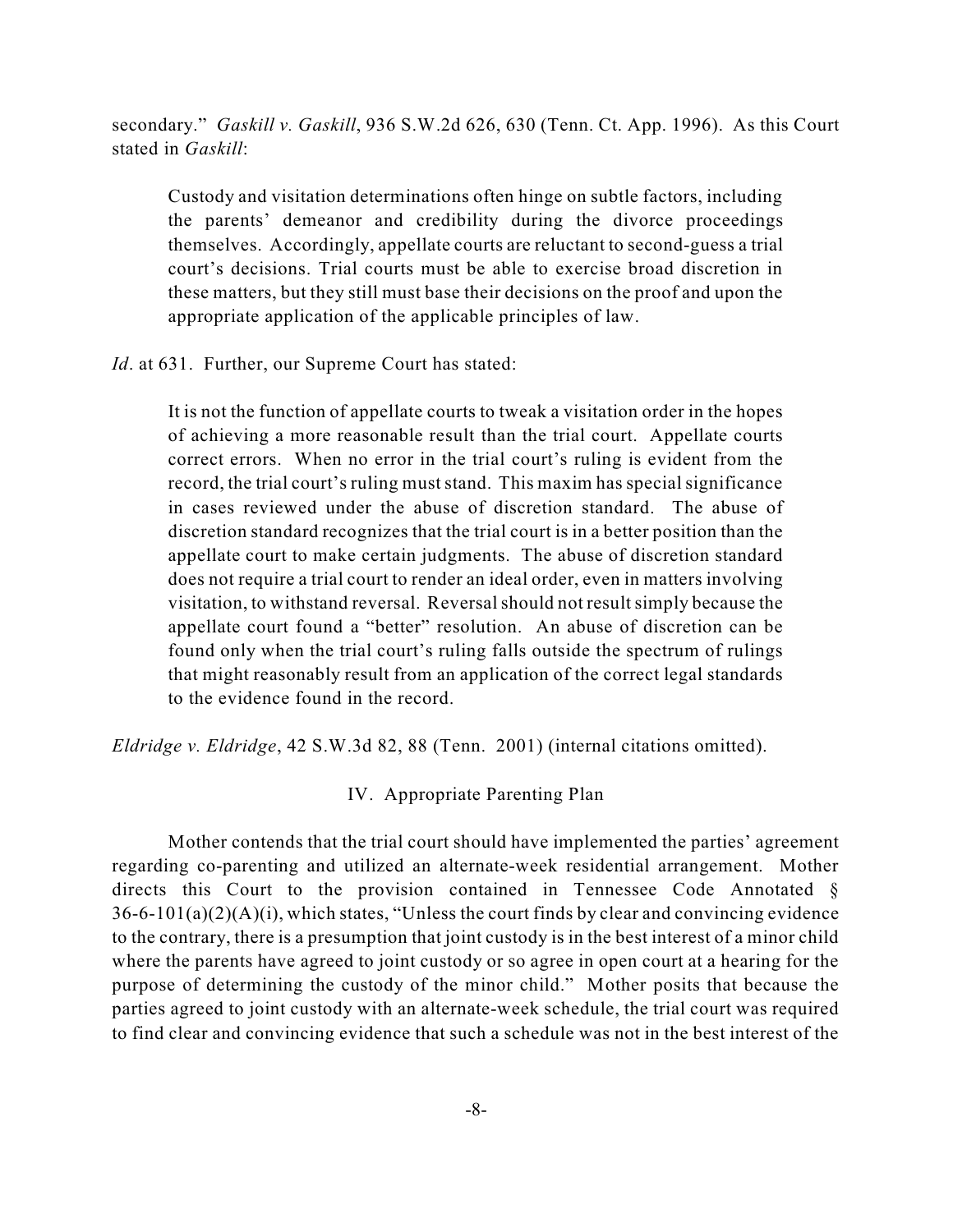children in order to fashion a different schedule. Mother asserts that the trial court failed to find such clear and convincing evidence in this case.

Mother's argument is unavailing, however, because this Court has previously found that such a divided-time arrangement as was instituted in this case is actually a form of joint custody*. Burlew v. Burlew*, No. 02A01-9807-CH-00186, 1999 WL 545749 at \*9 (Tenn. Ct. App. July 23, 1999) (reviewed and affirmed on other grounds by *Burlew v. Burlew*, 40 S.W.3d 465 (Tenn. 2001)). Ergo, Tennessee Code Annotated § 36-6-101(a)(2)(A)(i) is inapplicable to this case. Further, as we noted in *Human v. Human*, No. E2012-01853-COA-R3-CV, 2013 WL 5373039 at \*6 (Tenn. Ct. App. Sept. 23, 2013)*,* the trial court was not required to "adopt wholesale one of the plans proposed by the parties. Rather, the Trial Court was required to make a custody determination based upon the best interests of the Children considering all of the relevant factors. Tenn. Code Ann. 36-6- 106(a)." Mother's argument that the trial court erred by not adopting either of the parties' proposed plans regarding residential schedules is without merit.

In fashioning an appropriate, initial permanent parenting plan, the trial court must evaluate the comparative fitness of both parents by considering numerous statutory factors. *Darvarmanesh v. Gharacholou*, No. M2004-00262-COA-R3-CV, 2005 WL 1684050 at \*3 (Tenn. Ct. App. July 19, 2005). *See also Parker v. Parker*, 986 S.W.2d 557, 562 (Tenn. 1999); *Gaskill*, 936 S.W.2d at 630. For example, Tennessee Code Annotated §36-6-106 (Supp. 2013) provides that when determining an appropriate custody arrangement, the trial court shall consider the following:

(1) The love, affection and emotional ties existing between the parents or caregivers and the child;

(2) The disposition of the parents or caregivers to provide the child with food, clothing, medical care, education and other necessary care and the degree to which a parent or caregiver has been the primary caregiver;

(3) The importance of continuity in the child's life and the length of time the child has lived in a stable, satisfactory environment; . . .

(4) The stability of the family unit of the parents or caregivers;

(5) The mental and physical health of the parents or caregivers. . .

(6) The home, school and community record of the child;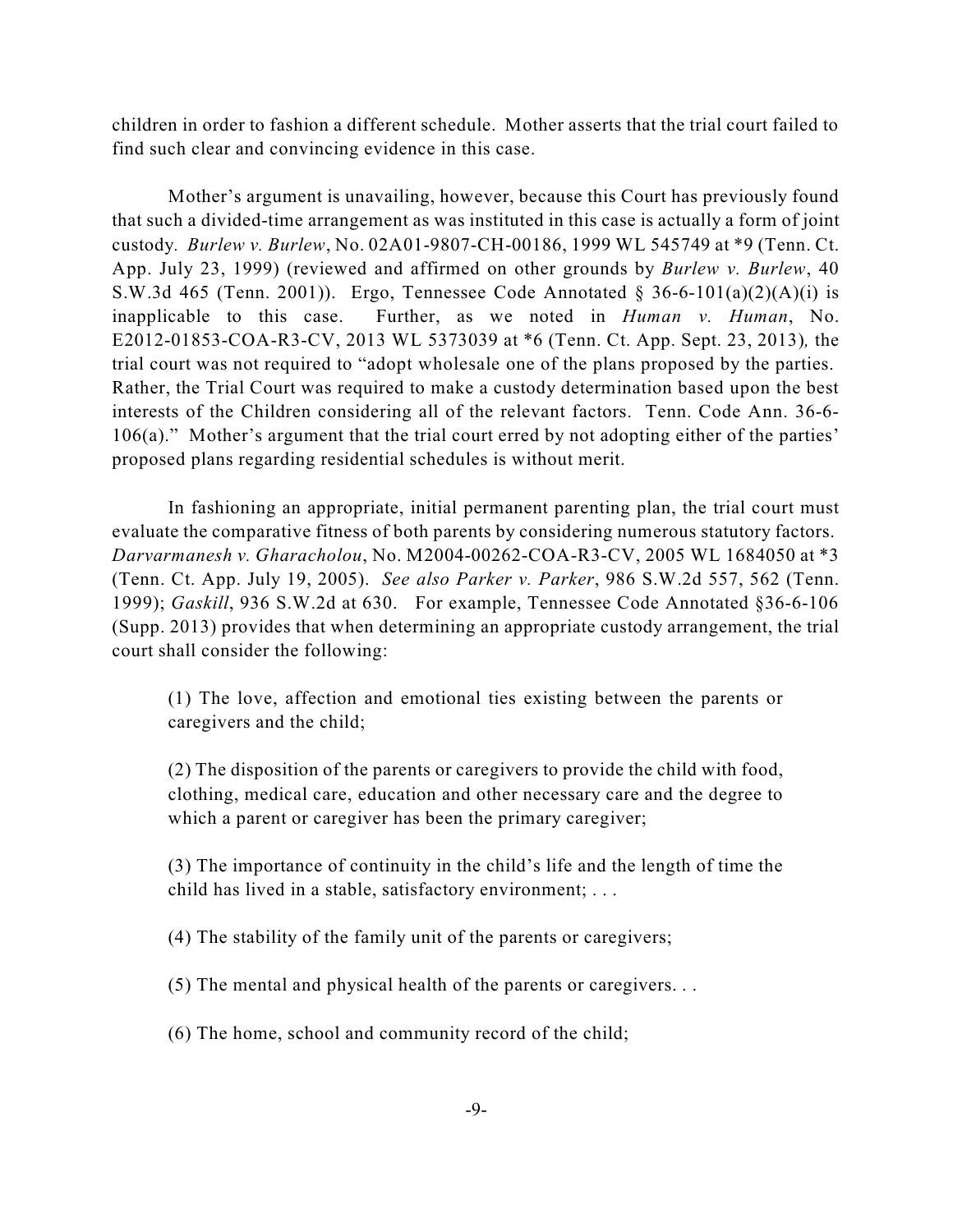(7)(A) The reasonable preference of the child, if twelve (12) years of age or older;

(B) The court may hear the preference of a younger child on request. The preferences of older children should normally be given greater weight than those of younger children;

(8) Evidence of physical or emotional abuse to the child, to the other parent or to any other person; . . .

(9) The character and behavior of any other person who resides in or frequents the home of a parent or caregiver and the person's interactions with the child; and

(10) Each parent's or caregiver's past and potential for future performance of parenting responsibilities, including the willingness and ability of each of the parents and caregivers to facilitate and encourage a close and continuing parent-child relationship between the child and both of the child's parents, consistent with the best interest of the child. In determining the willingness of each of the parents and caregivers to facilitate and encourage a close and continuing parent-child relationship between the child and both of the child's parents, the court shall consider the likelihood of each parent and caregiver to honor and facilitate court ordered parenting arrangements and rights, and the court shall further consider any history of either parent or any caregiver denying parenting time to either parent in violation of a court order.

Similarly, Tennessee Code Annotated §36-6-404 (2010) provides that an appropriate parenting plan shall:

(1) Provide for the child's changing needs as the child grows and matures, in a way that minimizes the need for further modifications to the permanent parenting plan;

(2) Establish the authority and responsibilities of each parent with respect to the child, consistent with the criteria in this part;

(3) Minimize the child's exposure to harmful parental conflict;

(4) Provide for a process for dispute resolution, before court action, unless precluded or limited by  $\S 36-6-406; \ldots$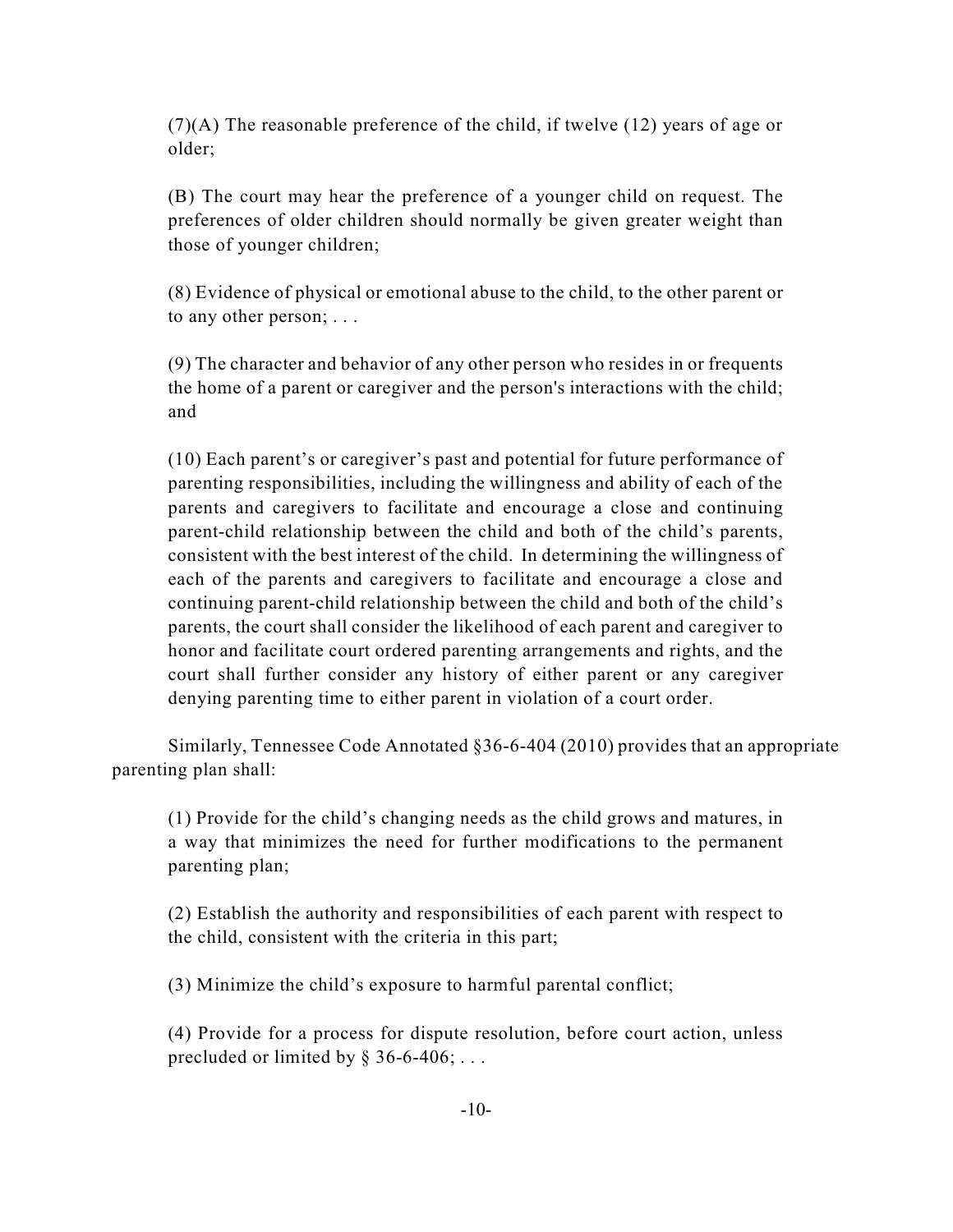(5) Allocate decision-making authority to one (1) or both parties regarding the child's education, health care, extracurricular activities, and religious upbringing. The parties may incorporate an agreement related to the care and growth of the child in these specified areas, or in other areas, into their plan, consistent with the criteria in this part. Regardless of the allocation of decision making in the parenting plan, the parties may agree that either parent may make emergency decisions affecting the health or safety of the child;

(6) Provide that each parent may make the day-to-day decisions regarding the care of the child while the child is residing with that parent;

(7) Provide that when mutual decision making is designated but cannot be achieved, the parties shall make a good-faith effort to resolve the issue through the appropriate dispute resolution process, subject to the exception set forth in subdivision  $(a)(4)(F)$ ;

(8) Require the obligor to report annually on a date certain to the obligee, and the department of human services or its contractor in Title IV-D cases, on a form provided by the court, the obligor's income as defined by the child support guidelines and related provisions contained in chapter 5 of this title; and

(9) Specify that if the driver license of a parent is currently expired, canceled, suspended or revoked or if the parent does not possess a valid driver license for any other reason, the parent shall make acceptable transportation arrangements as may be necessary to protect and ensure the health, safety and welfare of the child when such child is in the custody of such parent.

(b) Any permanent parenting plan shall include a residential schedule as defined in § 36-6-402. The court shall make residential provisions for each child, consistent with the child's developmental level and the family's social and economic circumstances, which encourage each parent to maintain a loving, stable, and nurturing relationship with the child. The child's residential schedule shall be consistent with this part. If the limitations of  $\S 36-6-406$  are not dispositive of the child's residential schedule, the court shall consider the following factors:

(1) The parent's ability to instruct, inspire, and encourage the child to prepare for a life of service, and to compete successfully in the society that the child faces as an adult;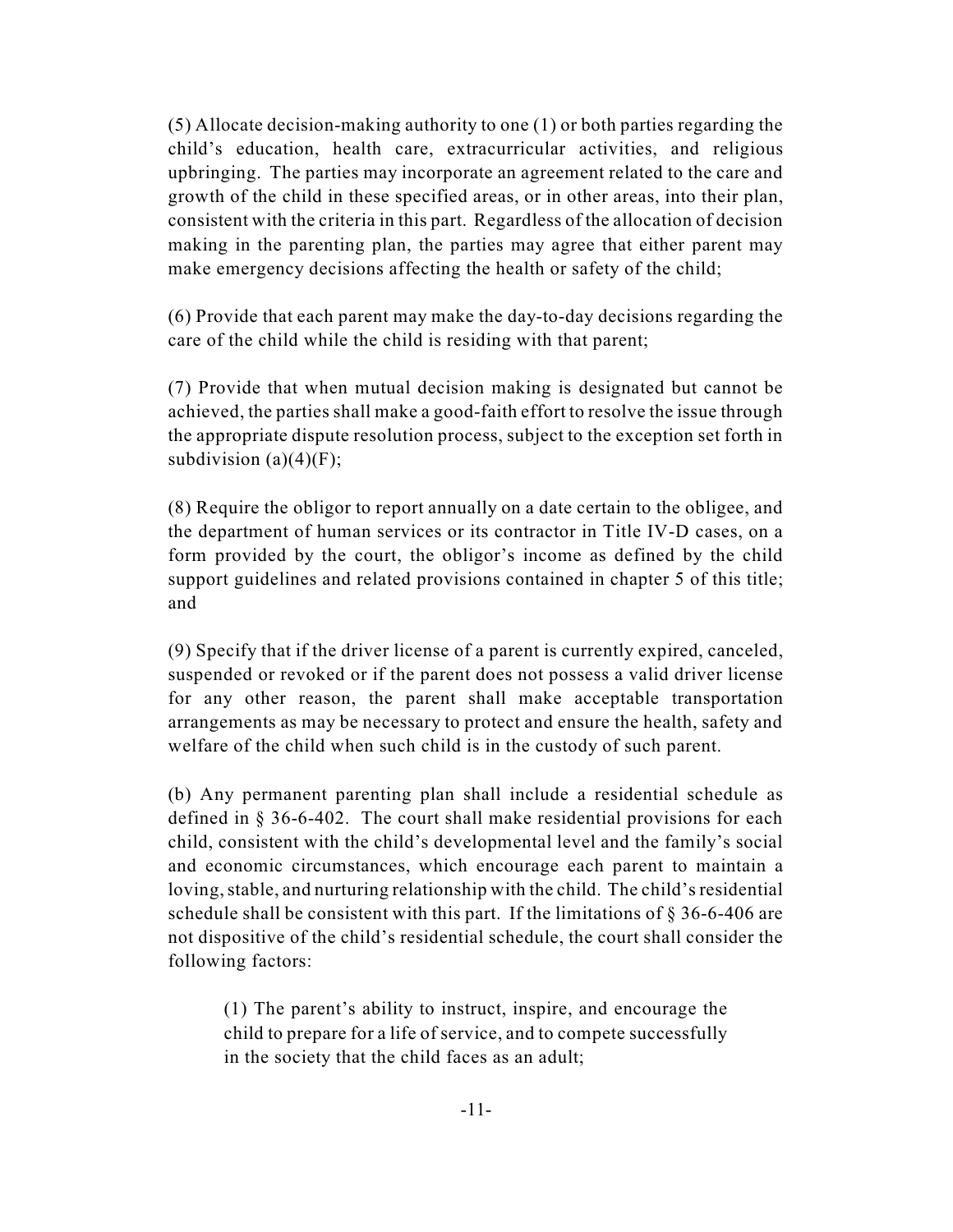(2) The relative strength, nature, and stability of the child's relationship with each parent, including whether a parent has taken greater responsibility for performing parenting responsibilities relating to the daily needs of the child;

(3) The willingness and ability of each of the parents to facilitate and encourage a close and continuing parent-child relationship between the child and the other parent, consistent with the best interests of the child;

(4) Willful refusal to attend a court-ordered parent education seminar may be considered by the court as evidence of that parent's lack of good faith in these proceedings;

(5) The disposition of each parent to provide the child with food, clothing, medical care, education and other necessary care;

(6) The degree to which a parent has been the primary caregiver, defined as the parent who has taken the greater responsibility for performing parental responsibilities;

(7) The love, affection, and emotional ties existing between each parent and the child;

(8) The emotional needs and developmental level of the child;

(9) The character and physical and emotional fitness of each parent as it relates to each parent's ability to parent or the welfare of the child;

(10) The child's interaction and interrelationships with siblings and with significant adults, as well as the child's involvement with the child's physical surroundings, school, or other significant activities;

(11) The importance of continuity in the child's life and the length of time the child has lived in a stable, satisfactory environment;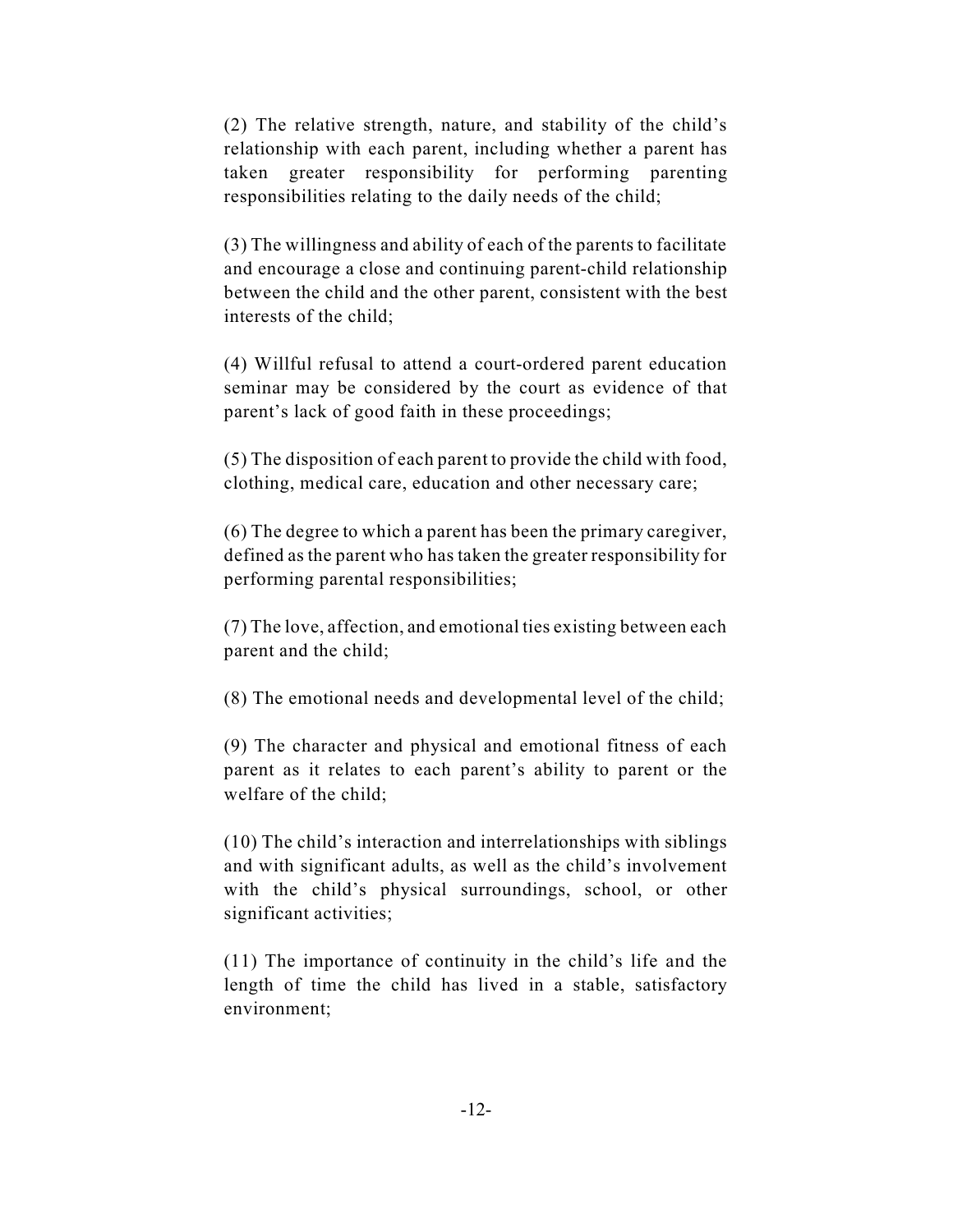(12) Evidence of physical or emotional abuse to the child, to the other parent or to any other person;

(13) The character and behavior of any other person who resides in or frequents the home of a parent and such person's interactions with the child;

(14) The reasonable preference of the child if twelve (12) years of age or older. The court may hear the preference of a younger child upon request. The preference of older children should normally be given greater weight than those of younger children;

(15) Each parent's employment schedule, and the court may make accommodations consistent with those schedules; and

(16) Any other factors deemed relevant by the court.

Mother further argues that the trial court failed to make specific findings of fact that supported its decision in this case. As this Court has explained:

[T]he trial court was obligated to consider the applicable statutory factors in Section 36-6-106(a) in reaching its decision regarding the comparative fitness of the parties. *See Burnett v. Burnett*, 2003 Tenn. App. LEXIS 508, E2002- 01614-COA-R3-CV, 2003 WL 21782290, at \*6 (Tenn. Ct. App. July 23, 2003). "However, the statute does not require a trial court, when issuing a memorandum opinion or final judgment, to list every applicable factor along with its conclusion as to how that particular factor impacted the overall custody determination." *Id*. Moreover, not every factor is applicable in a given case, and the trial judge is required to consider only the factors which are applicable. *Id.; see also Mueller v. Mueller*, 2004 Tenn. App. LEXIS 770, W2004-00482-COA-R3-CV, 2004 WL 2609197, at \*6 (Tenn. Ct. App. Nov.17, 2004).

*Human*, 2013 WL 5373039 at \*5 (quoting *Bell v. Bell*, No. W2004-00131-COA-R3-CV, 2005 WL 415683 (Tenn. Ct. App. Feb. 22, 2005)). When the trial court fails to make specific findings of fact with regard to the relevant statutory factors, however, we must review the evidence in the record *de novo* to determine where the preponderance of the evidence lies. *See Darvarmanesh*, 2005 WL 1684050 at \*4. *See also Ward v. Ward*, No. M2012-01184-COA-R3-CV, 2013 WL 3198157 (Tenn. Ct. App. June 20, 2013).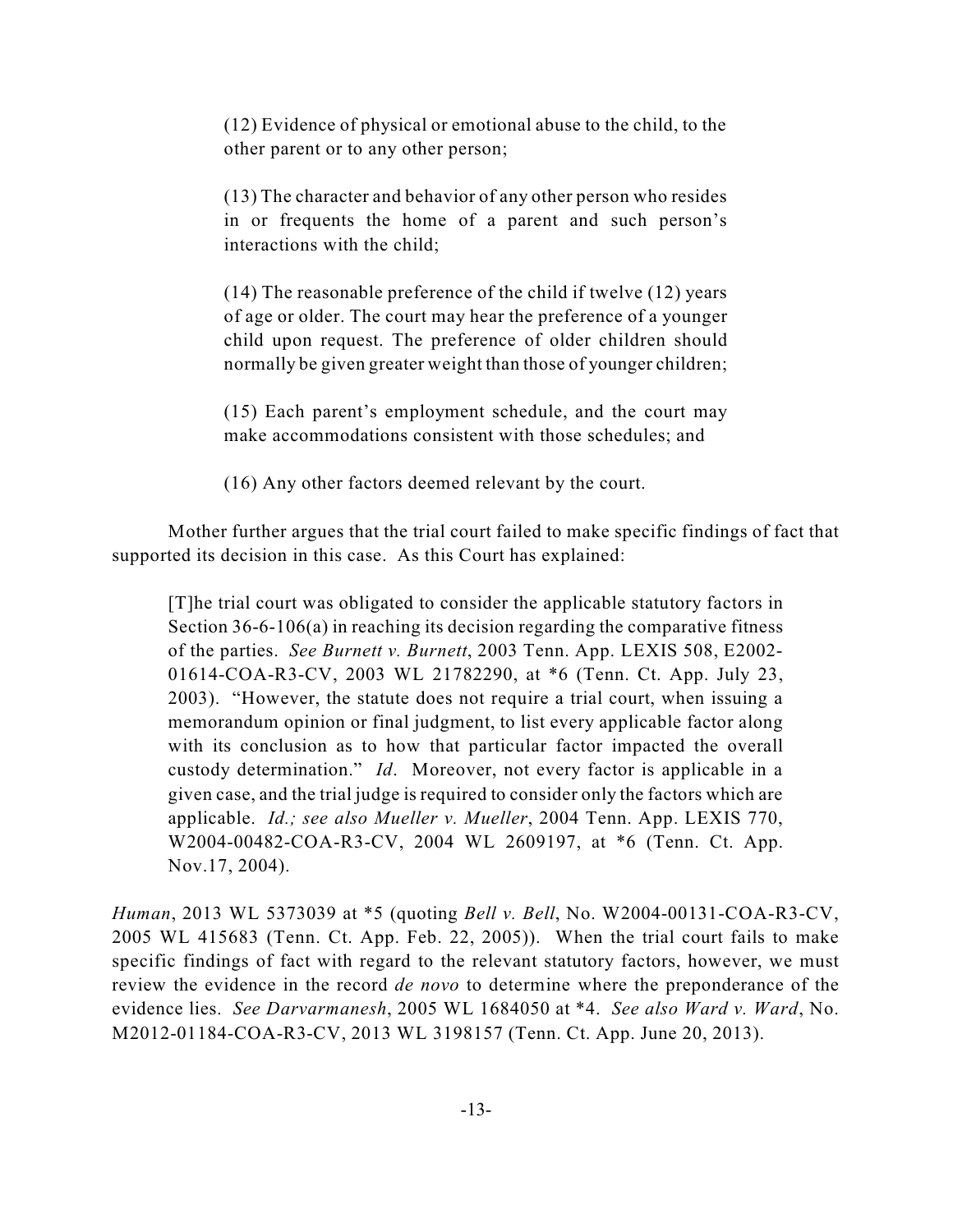Contrary to Mother's assertion, we find that the trial court did make findings of fact regarding the best interest of the Children in relation to the statutory factors listed above. The court found that the parents were unable to agree or cooperate on certain matters, noting that they "fight like dogs." The court opined that the best way to arrange co-parenting in this case was "to have one parent have custody during the school year and the other parent to have custody during the summer months, and to have each of them have the decision making authority during that part of the year in which they have primary custody." The court found that the alternate-week schedule would not be successful over an extended period because of the parental differences of opinion. Therefore, the trial court crafted a plan that was intended to "minimize the [Children's] exposure to harmful parental conflict" as provided in Tennessee Code Annotated  $\S 36-6-404$  (a)(3). The trial court also determined that this would provide the Children "continuity of contact with each of the parents and to grow up knowing and being close to their mother and their father," which relates to the "love and emotional ties between the parent and Children" as well as "the importance of continuity" in Tennessee Code Annotated  $\S 36-6-106$  (a)(1) and (3).

In its subsequent order regarding the motion to alter or amend, the trial court entered additional findings. The court again highlighted the parties' deleterious parental conflict and referenced the parties' inability to cooperate in choosing which school or church the Children should attend. The court noted that if Mother moved to Oak Ridge, which she indicated she might do, this arrangement would avoid having the Children travel a greater distance to and from school each day. Such considerations relate to the statutory factor concerning continuity. Finally, the court expressed concern that the actual reason for Mother's proposed move was to keep herself and the Children away from Father. This finding would relate to Tennessee Code Annotated §36-6-106 (a)(10), regarding Mother's willingness to "facilitate and encourage a close and continuing parent-child relationship between the [Children] and both of the [Children's] parents."

Following a thorough review of the record, we conclude that the trial court's findings are supported by a preponderance of the evidence. Both parties admitted at trial that they disagreed on certain major decisions involving the Children, specifically which church and school the Children should attend. Further, there was testimony that Mother desired to move from the Harriman community and enroll the Children in a different school system, notwithstanding Dr. Wahler's opinion thatsuch a move would be detrimental to the Children.

We further conclude that the trial court did not abuse its discretion with regard to the co-parenting residentialschedule instituted. Dr. Wahler opined that while the alternate-week schedule had been successful for a few months, he could foresee problems developing in the future, given the parents' difficulty with cooperation. The trial court's ruling does not fall outside the spectrum of rulings that might reasonably result from an application of the correct